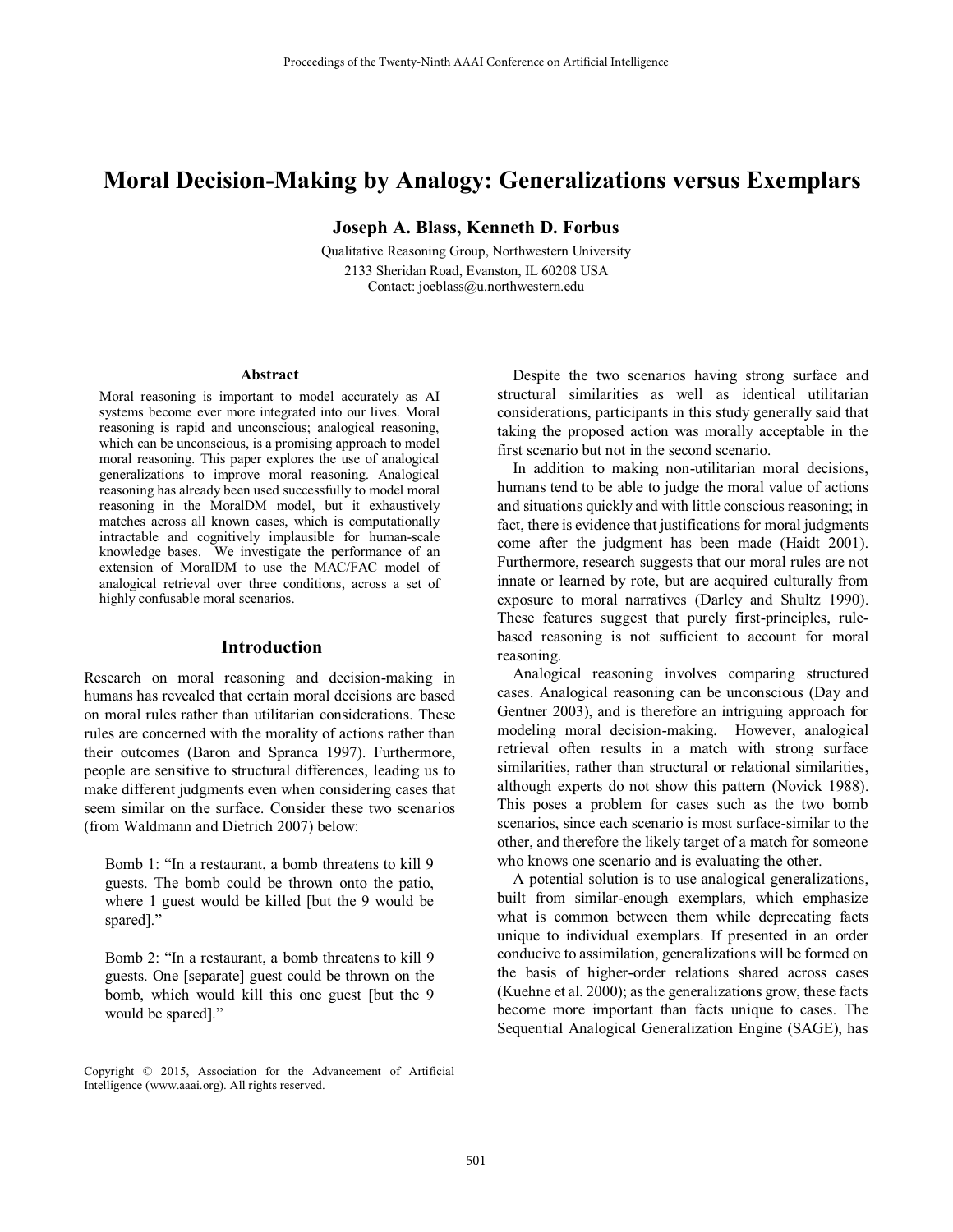been shown to facilitate analogical reasoning (McLure, Friedman, and Forbus 2010; Chang and Forbus 2013).

 This paper shows how reasoning by analogy using generalizations of solved moral scenarios, rather than across those individual cases, leads to better performance as the size of the training case-library grows. Forming these generalizations is important as it may better represent the way we learn and reason about moral dilemmas. It will eventually be important for autonomous moral reasoning systems to *learn* moral rules, not just be told them. Firm rules can be brittle and contradict each other (Iliev et al. 2009), yet humans do not stop making consistent moral decisions; our systems need to learn and reason the same way we do in moral domains if we are ever to trust them to make the right decision in high-stakes environments, such as driving a car on the highway.

 This work is a continuation of research done on MoralDM, a model of moral judgment (Dehghani et al. 2008a, Dehghani et al. 2008b). We begin by reviewing the relevant psychological background and findings on moral decision-making and analogical reasoning. Next we briefly describe previous work on MoralDM. Then we show how an analogy-only adaptation of that system performs using four analogy-based conditions across different sizes of case libraries. Finally, we discuss future work.

### **The Psychology of Moral Decision-Making**

The four findings most relevant to the present study are:

#### **1) Protected Values**

To account for the non-utilitarian choices people often seem to prefer when making moral judgments, researchers have proposed the existence of *Protected Values* (PVs), or *Sacred Values* (Baron and Spranca 1997; Tetlock 2000). These PVs concern actions rather than outcomes. Most people seem to have a PV "it is wrong to kill a person"; it is the act of killing itself, rather than the consequence of a person being dead, that violates the PV, and is therefore morally forbidden.

#### **2) Principle of Double Effect**

The first bomb scenario above seems to contradict the idea of PVs, since throwing the bomb onto the patio is taking an action that violates a PV. Tossing the bomb is acceptable because of the Principle of Double Effect (PDE). PDE (Foot 1967; Thomson 1985) states that harm caused as a side effect of preventing a greater harm is permissible, but harm caused *in order* to prevent a greater harm is forbidden. If you decide to throw the bomb on the patio, you are not trying to kill the person on the patio, only trying to get the bomb away from the nine people inside. The death of the one person outside is an unfortunate side effect. If, however, you throw the person on the bomb, then the death of the one is causally necessary to the saving of the nine: the harm caused is used as the *means* to avoid the harm prevented. PDE has recently been criticized in light of findings that seem to

contradict its formulation of harm as means vs. side effect (e.g., Greene et al. 2009). However, for the current study PDE provides the simplest and most comprehensive account of the results we simulate.

## **3) Moral Rules Are Acquired From Culture**

There is scientific consensus that we acquire our moral rules and senses of right and wrong from culture (Prasad 2007; Dehghani et al. 2009) and in stages (Kohlberg 1973). The particular rules vary with culture: for example, many Americans see desecrating the U.S. flag as a moral violation; non-US citizens do not. The cultural acquisition of moral rules is important for AI because it gives us a model of learning to apply in order to learn moral rules. Certainly children are told "killing is wrong", but they are also told why it is wrong; we learn right from wrong by examining the similarities and differences among the many cultural narratives we are exposed to that concern moral rules (Gentner and Medina 1998). It is from these cultural narratives that the rules arise; if we are to build an effective cognitive simulation of moral decision-making, such a model would need not only to be able to make decisions like those of different people based on the PVs they hold, but to extract those PVs from the cultural narratives those people learned them from. The present study takes an important step in that direction.

#### **4) Moral Decisions Are Fast and May Be Subconscious**

People are able to make moral decisions extremely quickly (Haidt 2001). When presented with a choice we can often say almost instantly whether it is morally permissible. Nonutilitarian moral judgments stay fast under cognitive load (Greene et al. 2008), and justifications for the morality of an action often come after the judgment has been made (Haidt 2001). The speed and subconscious nature of these judgments suggests analogical, rather than first-principles, reasoning. Analogical reasoning has previously been used to successfully model automatic and rapid reactions (e.g., Wilson, Forbus, and McLure 2013).

#### **Analogy and Decision-Making**

Analogy has been demonstrated to be an important tool in reasoning and decision-making; we use our past experiences and draw inferences from previous choices in choosing what to do (Markman and Medin 2002). One of the primary models of analogical reasoning and inference in humans, structure mapping theory (Gentner 1983), involves finding an alignment, or shared relational structures, between two descriptions. Items present in one description and not in the other are postulated as *candidate inferences*. Analogical decision-making involves identifying the decision from the retrieved case and making the analogous decision in the new case.

 We have a huge amount of experience; how do we decide what, from our long-term-memory, is the proper case to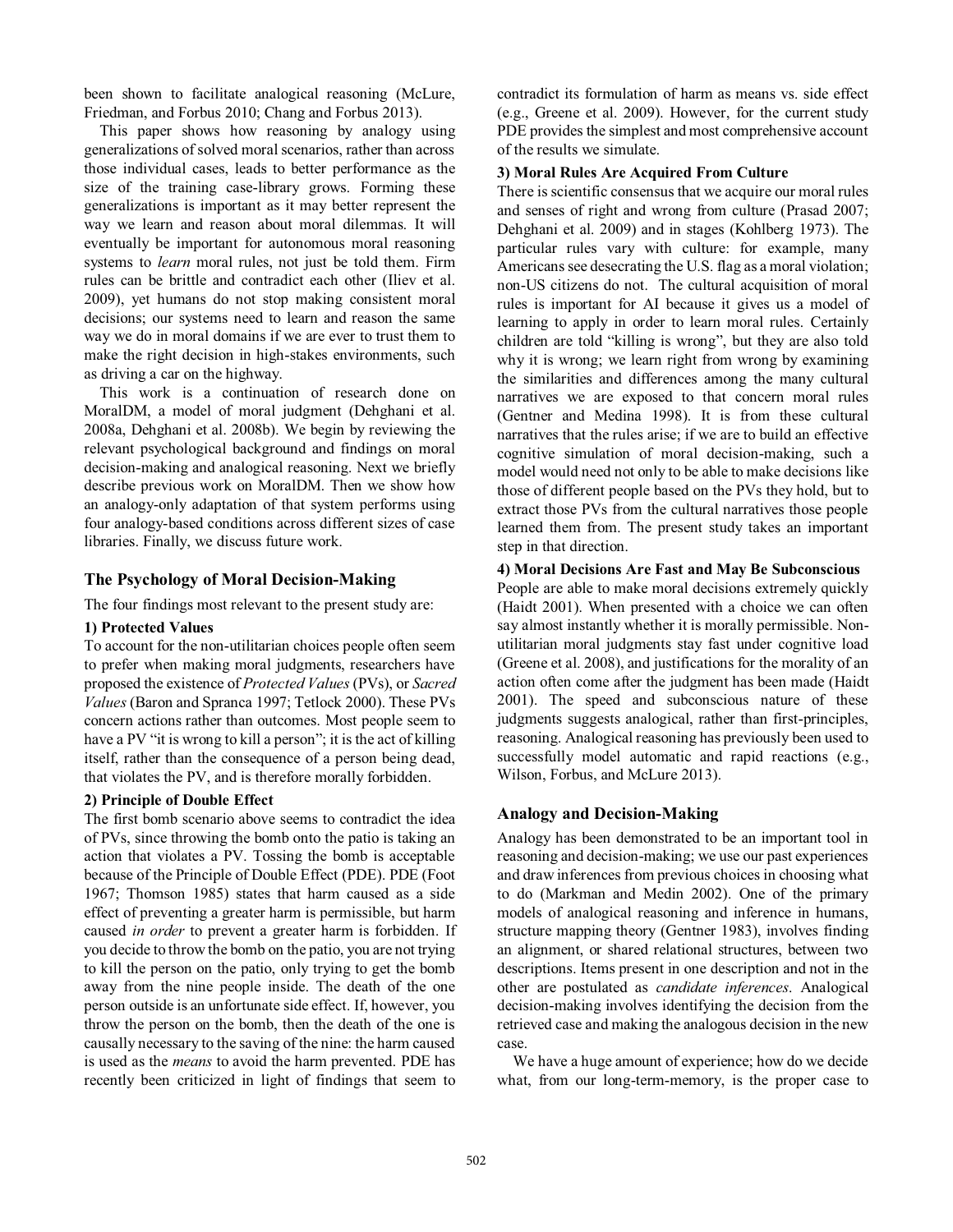reason from analogically? Research has demonstrated that *surface* similarity between a case in long-term-memory and the target case being evaluated increases the likelihood of it being retrieved; on the other hand, *structural* similarity between those cases retrieved and the target case is the best predictor for inference (Forbus, Gentner, and Law 1994; Gentner, Rattermann, and Forbus 1993). That is, surface similarity defines what stories we retrieve from memory, but structural similarity defines which of those stories we reason from. Next, the analogical models used here are described.

## **The Structure Mapping Engine**

SME, the Structure Mapping Engine (Falkenhainer, Forbus, and Gentner 1989), is a computational model of analogy and similarity based on Gentner's (1983) structure mapping theory. SME takes in two structured, relational cases, a *base* and a *target*, and computes up to three *mappings* between them. Mappings include the *correspondences* between expressions and entities in the two cases, *candidate inferences* suggested by the mapping, and a *similarity score*. The similarity score is normalized by dividing it by the score of the mapping from the target to itself.

## **MAC/FAC**

Running SME across every case in memory would be prohibitively expensive and cognitively impossible for human-scale memories. MAC/FAC (Forbus, Gentner, and Law 1994) takes in a *probe* case like those used by SME as well as a case library of other such cases. MAC/FAC efficiently generates *remindings*, which are SME mappings, for the probe case with the most similar from the case library. MAC/FAC proceeds in two stages. In the first stage, it computes dot products between content vectors of the probe and each case in the case library. This process is fast, coarse, and serves as a model of retrieval based on similarity. Up to the three most similar cases from the first stage are passed on to the second stage (fewer than three are passed on if scores are not close enough to the best match). In the second stage, SME calculates mappings between each retrieved case and the probe. The three best mappings are returned as MAC/FAC's output. Fewer than three are returned if not close to the score of the best mapping.

### **The Sequential Analogical Generalization Engine**

The Sequential Analogical Generalization Engine (SAGE) is a computational model of analogical generalization. SAGE is a descendent of SEQL (Kuehne et al. 2000), extended with probabilities (Halstead and Forbus 2005). Within a particular *generalization context*, which is a case library composed of generalizations and ungeneralized exemplars, cases are either assimilated based on similarity into generalizations, or left ungeneralized if they are too dissimilar to the rest.

 When a case arrives, SAGE uses MAC/FAC to retrieve remindings from the generalization context using the new case as a probe. If the similarity score from the top reminding is above the *similarity threshold*, the case is assimilated into the retrieved generalization. If not, it is left as an ungeneralized exemplar, but future cases may merge with it to form new generalizations.

 SAGE creates generalizations from cases that include all the facts across all those cases, with non-identical corresponding entities replaced by abstract entities, and assigns to each fact a probability that reflects the frequency with which it was present in the assimilated cases. A fact with probability  $1/n$  indicates that it is only true in  $1/n$  of the cases. When a new case is assimilated the probabilities are updated. In creating SME mappings between cases and generalizations, only facts above a predetermined probability cutoff are used. This means that facts specific to only a few cases end up being unimportant when doing analogical reasoning against that generalization, and that as the number of assimilated exemplars grows, the generalization becomes more representative of the shared structures of its constituent cases.

# **MoralDM**

MoralDM (Dehghani et al. 2008a,b) solved moral dilemmas using two reasoning systems: first-principles reasoning, based on established psychological moral reasoning principles including PVs and PDE, and analogical reasoning against solved cases. The solutions to moral dilemmas depend on the particular moral norms of the person making the decision and are therefore inherently subjective, yet within particular cultures and groups overall trends do emerge; we take the majority decision of participants in the original study as being correct.

 MoralDM used a combination of first-principles rules and analogical reasoning to detect PVs. It compared a new dilemma with all known cases using SME, before any firstprinciples reasoning was done, and picked the choice suggested by the most cases (or the most similar, in case of a tie). While guaranteeing the best precedent will be found, this approach would not scale to human-sized memories. If only first-principles reasoning or analogical reasoning suggested a choice, that choice was the output. If the two systems disagreed, first-principles reasoning was chosen over analogy. Our extension starts with some firstprinciples reasoning to establish PVs and other facts to prime comparisons, then uses analogy. It extends MoralDM by using MAC/FAC to retrieve cases, and SAGE to construct generalizations from cases. It also adds a stronger, domain-independent consistency check. That is, it tests to see if a candidate inference is already known to be false in the target, and if so, ignores the match. Dehghani's original MoralDM used a comparison between qualitative order of magnitude estimates as a domain-specific test for candidate inferences.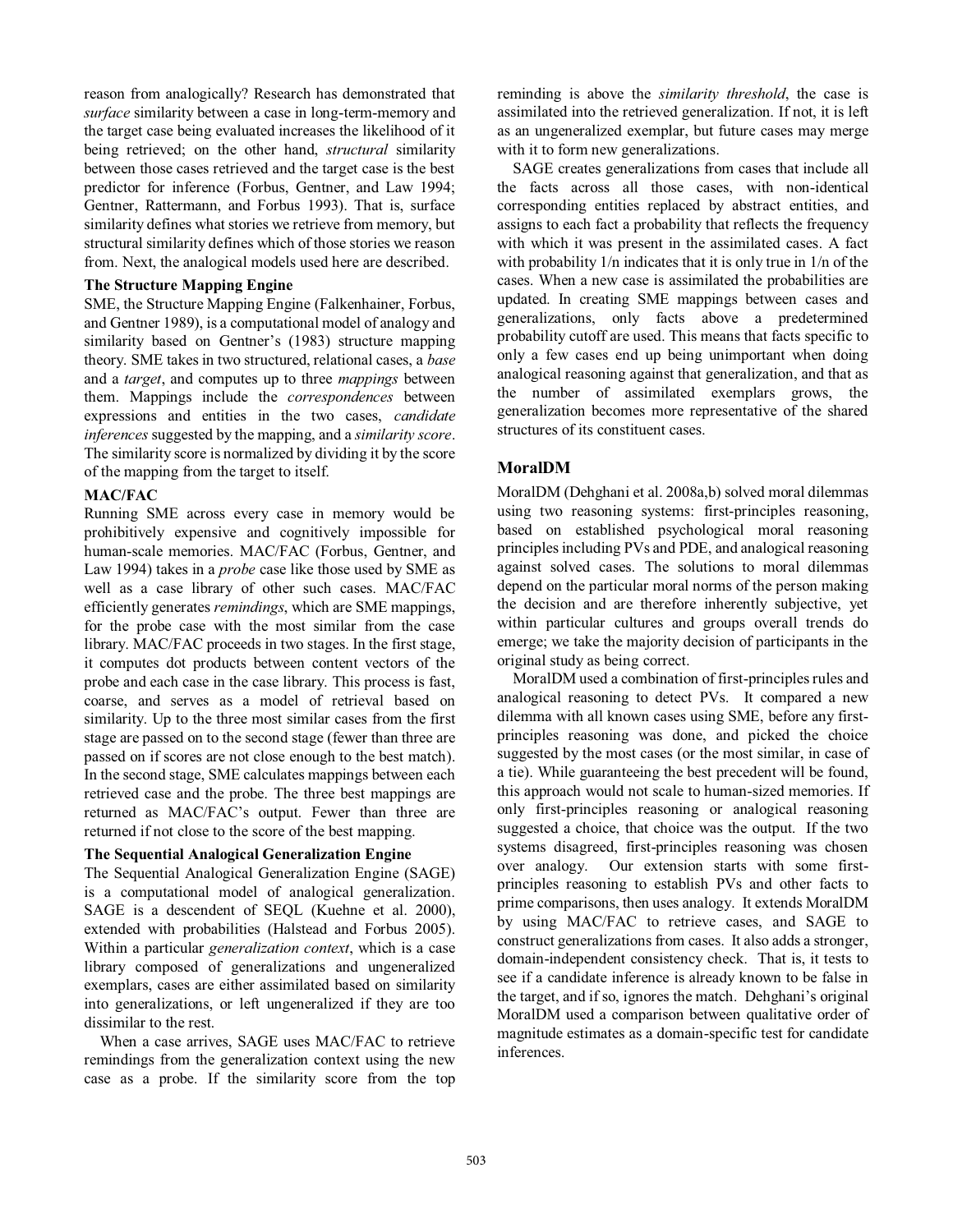## **Experiment**

For MoralDM to have relevant facts to compare, it has to do a small amount of explicit reasoning. It uses rules to determine whether a choice involves a PV, and ascertains the number of individuals affected by each choice. It checks whether the choice is an action or omission: consequences being equally bad, humans prefer inaction to action **(**Ritov and Baron 1999). Finally, it checks whether the action prevents some alternative negative outcome, and if so, whether the action directly prevents the negative outcome (i.e., as a means or side effect, which is relevant to PDE). Ultimately these facts, too, might be learned via analogical generalization, but that is future work.

 We compared the performance of four conditions: (1) MAC/FAC over SAGE generalizations, (2) MAC/FAC over the union of generalizations and cases, (3) MAC/FAC over cases alone; and (4) Best SME match. For brevity, we refer to these as M+G, M+GC, M+C, and BestSME, respectively. BestSME serves as a baseline: since it is exhaustive, it should always provide the most accurate match. The training and test sets were drawn from eight trolley-like problems from Waldmann and Dieterich's (2007) study, which were converted from simplified text to formal representations using EA NLU (Tomai 2009), and were slightly modified by hand (to indicate, for example, that when a trolley hits a bus, the bus' passengers die). The training cases are identical to those we test, with two extra facts: one indicating the correct choice, and one justifying that choice. Here is an example:

```
(implies 
   (and 
     (protectedValueChoice throw18421) 
     (protectedValueChoice Inaction18657) 
     (uninferredSentence 
       (affectsSigLargerGroup throw18421)) 
     (uninferredSentence 
       (affectsSigLargerGroup Inaction18657)) 
     (directlyResponsible you18016 throw18421) 
     (uninferredSentence 
       (directlyResponsible you18016 
                              Inaction18657)) 
     (preventsAlternativeNegativeOutcome 
                              throw18421) 
     (uninferredSentence 
       (usedAsMeansToPreventNegOutcome 
                              throw18421))) 
   (rightChoice throw18421)) 
(makeDecision you18016 throw18421))
```
The antecedents of the implication are derived during the precomputing phase, whereas the makeDecision fact is what is being inferred analogically. Note that the extra facts we provided our model in the solutions were not so differentiated as to provide the system with categories. For

example, in the second bomb scenario, the added implication fact is structurally identical to first, except the final fact is not wrapped in "uninferredSentence" (indicating that the final fact is true in the second bomb scenario but not the first). Additional information can be found in the online supplemental material<sup>1</sup>.

 We have other cases than the eight we tested but restricted ourselves to these for two reasons. First, the other dilemmas (all drawn from psychological experiments) always have as the right answer "do nothing", which means a system could perform well by chance. Second, these eight cases consist of four matched pairs of cases which are highly confusable, sharing both surface and structural features. One case from each pair is an instance of PDE acceptability (like the first bomb scenario); the other is not. Each scenario therefore has three matches and four confounds, including one direct confound (i.e., the two bomb scenarios are each other's direct confounds), making analogical reasoning tougher.

## **Methods**

For each case we constructed training sets composed of all subsets of the other seven cases. The order of cases within training sets was randomized, as was the order of training sets (results are averaged by training set size, so order does not matter). For each trial, the model constructs generalizations using SAGE over the training set. The model performs MAC/FAC over these generalizations  $(M+G)$ , over the ungeneralized cases  $(M+C)$ , and over the union of generalizations and cases (M+GC), using the test case as a probe. After retrieval it performs a consistency check on the reminding: if a candidate inference hypothesizes something known to be false, then the mapping is rejected and the model moves to the next best. If it runs through all remindings it performs one additional retrieval over the case library without the rejected cases. If a candidate inference from the best consistent mapping is of the form (makeDecision ?actor ?action), it is treated as the solution to the dilemma. The model keeps track of both the answer and the number of consistency checks performed.

 As a baseline, in the BestSME condition the model exhaustively performs SME matches between the test case and all cases in the library, using the highest match that passes the consistency check. We assume that this technique will return the most accurate outcome possible, as it guarantees the best consistent match. However, it is computationally intractable and cognitively implausible to match a case against every single case stored in memory for human-scale memories. We compared the BestSME match results to Dehghani et al.'s (2008a, experiment 3) findings across the same eight test cases. Note that, because of the

 $\overline{a}$ 1 http://www.qrg.northwestern.edu/papers/aaa15/moraldm-extras.html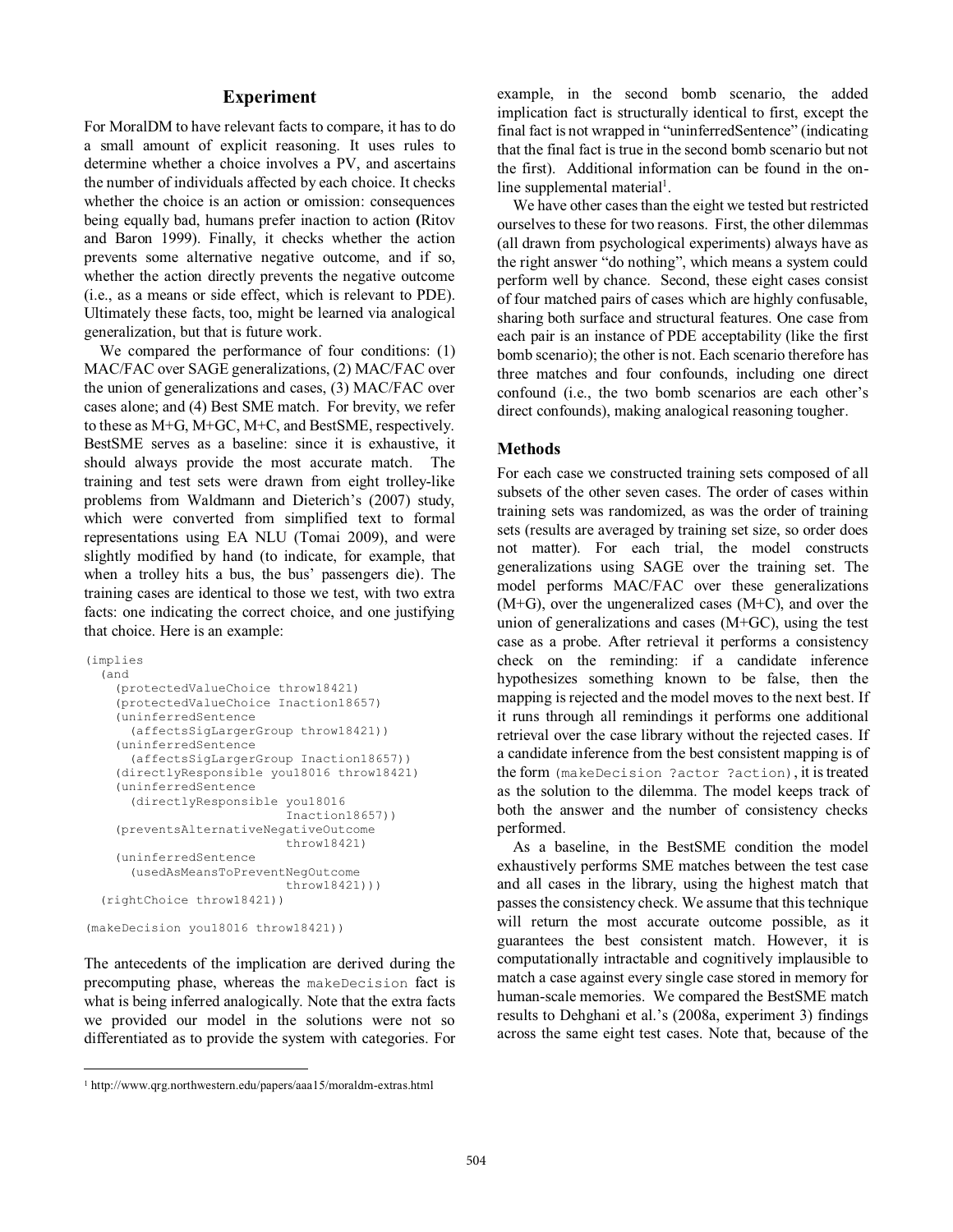nature of our consistency check, our four experimental techniques are unable to get the wrong answer (i.e., postulate a fact known to be false). These modules could either get the right answer, or no answer at all; our measure is therefore proportion correct.

 We had the following hypotheses: (H1) Since moral rules concern underlying structures rather than surface features, M+G or M+GC will lead to better moral judgments as the size of the training case library increases. (H1a) All techniques will improve as the number of matching cases in the training set increases. (H1b) All techniques will worsen as the number of conflicting cases in the training set increases. (H2) With small case libraries M+G, M+C, and M+GC will perform equally well. As training sets increase in size, M+G will outperform M+GC, which will outperform M+C. (H3) M+G will get the right answer earlier than M+C or M+GC, i.e. requiring fewer consistency checks and performing fewer additional retrievals. (H4) BestSME will outperform Dehghani et al's (2008a) version, due to its enhanced consistency check and initial reasoning.

#### **Results**

 $\overline{a}$ 

Across all trials, M+G performed as well as BestSME, with identical statistics. (Please consult the supplementary materials for details.) Since BestSME is exhaustive, this indictates that M+G performs at ceiling.

 We performed a logistic regression to determine the effects of experimental technique, case library size, and technique given case library size. Case library size was a significant predictor of accuracy (Wald's chi-square  $(\chi^2)$  = 68.674,  $p<10^{-4}$ , odds ratio (OR) = 3.6) and we found a marginal effect of experimental technique ( $\chi^2$  = 3.69, p =  $0.055$ ,  $OR = 1.4$ ), as well as a significant interaction between experimental technique given number of training cases ( $\chi^2$  = 5.67, p<0.05, OR = 2.6. Consistent with H1, there was a significant improvement in performance as training size increased across all conditions (M+G:  $r=0.4$ ,  $p<10^{-4}$ ; M+C: *r*=0.32,  $p<10^{-4}$ ; M+GC: *r*=0.295,  $p<10^{-4}$ ) (Figure 1). Because BestSME and M+G performed identically, their lines on Figure 1 overlap perfectly. Dehghani and colleagues (2008a) found similar improvement with number of training cases for BestSME  $(r=0.97, p<10^{-4})$  using their consistency check, although BestSME was at most 75% accurate in that study. Our correlations were all significantly different from each other  $(p<0.05$ , using the Fisher r-to-z transformation), except for M+G vs. M+GC. In accordance with H1a, performance improved as the number of matching cases in the training set increased (M+G:  $r=0.64$ ,  $p<10^{-4}$ ; M+C:  $r=0.61$ ,  $p<10^{-4}$ ; M+GC:  $r=0.57$ ,  $p<10^{-4}$ ). Consistent with H1b, M+C and M+GC worsened with number of

confounds (both  $r=0.11$ ,  $p>0.001$ ) but contrary to H1b  $M+G$  and BestSME did not worsen ( $p = 0.08$ ).



 Given that in our logistic regression we found a marginal main effect of condition and a significant interaction between condition and number of training cases, we decided to evaluate H2 by performing logistic regressions separately over trials using large (5-7 cases) and small (1-4 cases) case libraries. In accordance with H2, condition did not predict performance with case libraries of up to size 4, although there was still an effect of case library size  $(\chi^2 = 278.29, p <$  $10^{-4}$ , odds ratio = 3.2). For case libraries of sizes 5-7, however, there was a significant relationship between condition and performance  $(\chi^2 = 6.55, p < 0.05,$  odds ratio  $(0.5)^2$ , and no effect of case library size. We performed t-tests to determine the relative performance of each condition and found that BestSME and M+G outperformed both M+GC and M+C ( $p<0.0167$ ). Note that with a case library of size seven, BestSME, M+G, and M+GC all performed perfectly. Contrary to H2, M+GC did not significantly outperform M+C with large training case libraries.

 As predicted in H3, M+G required significantly fewer consistency checks than M+C or M+GC; M+C required significantly fewer checks than M+GC (all  $p<10^{-4}$ ) (Figure 2). Being exhaustive, BestSME with the new consistency check, as well as with Dehghani et al.'s (2008a) consistency check, always performed as many consistency checks as there were training cases. These data are not displayed in Figure 2. There was a significant increase in consistency checks as the training set increased in size for M+GC  $(r=0.12, p<10^{-4})$ , and M+C  $(r=0.25, p<10^{-4})$ , but not M+G. Additionally, M+G and M+GC required an additional retrieval 25% of the time; M+C required an additional retrieval 35% of the time (a significant difference,  $p<10^{-4}$ ).

 Finally, as predicted in H4, our new consistency check led BestSME to outperform the original MoralDM. With case libraries of size 1-6, our technique significantly outperformed the previous technique (all  $p<10^{-4}$ ); with case

<sup>2</sup> Condition is not a continuous variable; the coding we used for the purpose of analysis is  $1 = M + G$ ,  $2 = M + GC$ ,  $3 = M + C$ .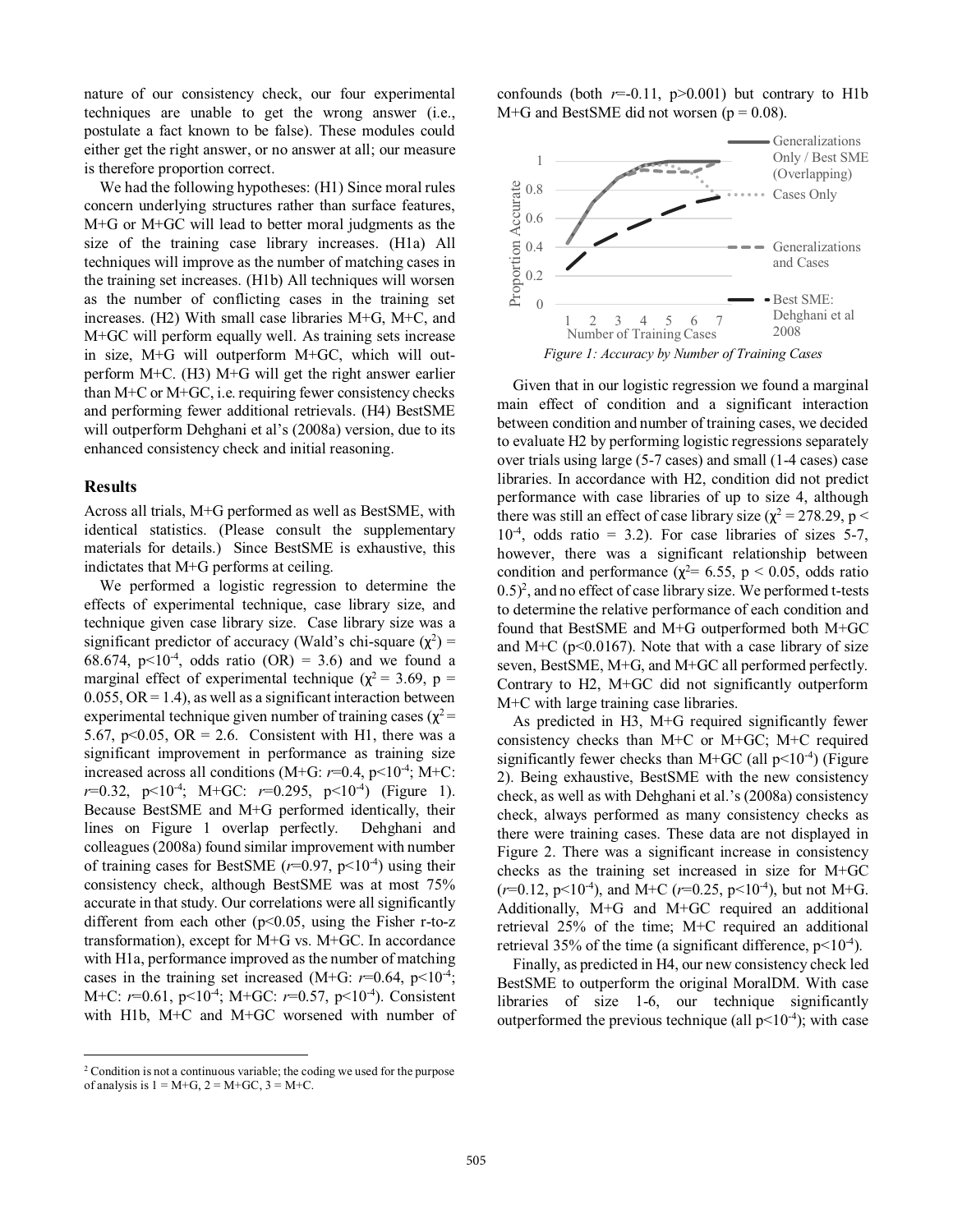

*Figure 2: Consistency Checks by Number of Training Cases*

library size 7 the result was not significant ( $p=0.07$ ). We believe that this is because there are only eight cases with training size 7, since each such case requires all other cases to be in the training set, and that if the sample size were increased the difference would become statistically significant. For further information on our statistical analyses as well as an exploration of why performance of M+C improves with medium case library size and worsens with larger case libraries, consult our supplementary materials.

## **Discussion and Future Work**

With only eight test cases and a maximum case library size of seven, all of which concern PDE, this experiment was performed on a highly restricted domain. We consider our results preliminary, but they suggest that analogical reasoning across generalizations of solved moral dilemmas is a more faithful model of human moral reasoning than analogical reasoning over ungeneralized cases, given its high accuracy and that it consistently got the correct answer on the first or second retrieval. This is consistent with the psychological finding that moral judgments develop over time from the acquisition of cultural narratives. Of course, human moral capacities develop over a longer period of time and with exposure to many more than seven stories; our system performs well with a small case library due to the simplicity of its representations, concentrated experience, restriction to PDE, and pre-defined PV rules. As with humans, many of whom cannot articulate PDE but nonetheless abide by it, our system followed the rule of PDE without being given it explicitly. Rather, SAGE was able to recognize which scenarios were acceptable PDE or not, and when a new scenario came in, effectively make inferences based on the relational structure, rather than surface features.

 We believe analogical reasoning across generalizations (M+G) eventually outperformed reasoning across cases (M+C) because irrelevant surface features (such as the

mechanism of action being a bomb instead of a trolley) fell away, leaving overall structural similarities and justifications. When reasoning using generalizations, there were fewer surface features to mislead MAC/FAC into making a faulty match. These findings seem consistent with humans, who might hear several different stories illustrating the same moral principle and eventually view them as instances of that principle, not only exemplars. The principles at work and justification for the outcome then become more important than the details of the story, and lead to better moral judgments. As in Winston (1981), SAGE generalizations behave as pseudo-rules; in contrast to that work, however, generalizations do not have to be extracted into an explicit "if-then" formulation, nor did SAGE need to be explicitly told what to use as a precedent in analogical reasoning, for a match to happen properly and produce the appropriate conclusion.

 Reasoning by analogy to generalizations performed as well as the BestSME match across all cases (the best possible performance). Reasoning by analogy to the union of generalizations and cases was also highly accurate, although it required a large number of consistency checks which increased with case library size. Given the high accuracy of these techniques and the computational intractability of exhaustively matching across all cases in human-scale memory, we conclude that reasoning by analogy to generalizations is potentially an excellent technique for solving moral dilemmas by analogy.

 Finally, our pump-priming reasoning and consistency check made Best SME more accurate than Dehghani et al.'s (2008a) findings across the same dataset. Furthermore, the updated consistency check is applicable to any analogical retrieval, whereas Dehghani et al.'s (2008a), was specific to the moral domain.

 As the corpus of findings and moral narratives grows, it will be important to see how well this model scales. We plan to expand the pool of training cases, ideally beyond psychology-study-style moral dilemmas and into cultural narratives such as Aesop's fables. We also plan to expand upon Dehghani et al.'s (2009) work, to simulate how different cultural narratives lead to different moral decisions. Recently psychologists have shown how taking on different roles, each with their own associated narratives and duties, leads to different moral judgments (Sachdeva, Singh, and Medin 2011), which is also worth exploring computationally.

# **Acknowledgements**

We thank Linsey Smith, Dedre Gentner, and Tom Hinrichs for their help with statistics and programming, and Morteza Dehghani for creating MoralDM and providing helpful advice. This research was sponsored by the Socio-Cognitive